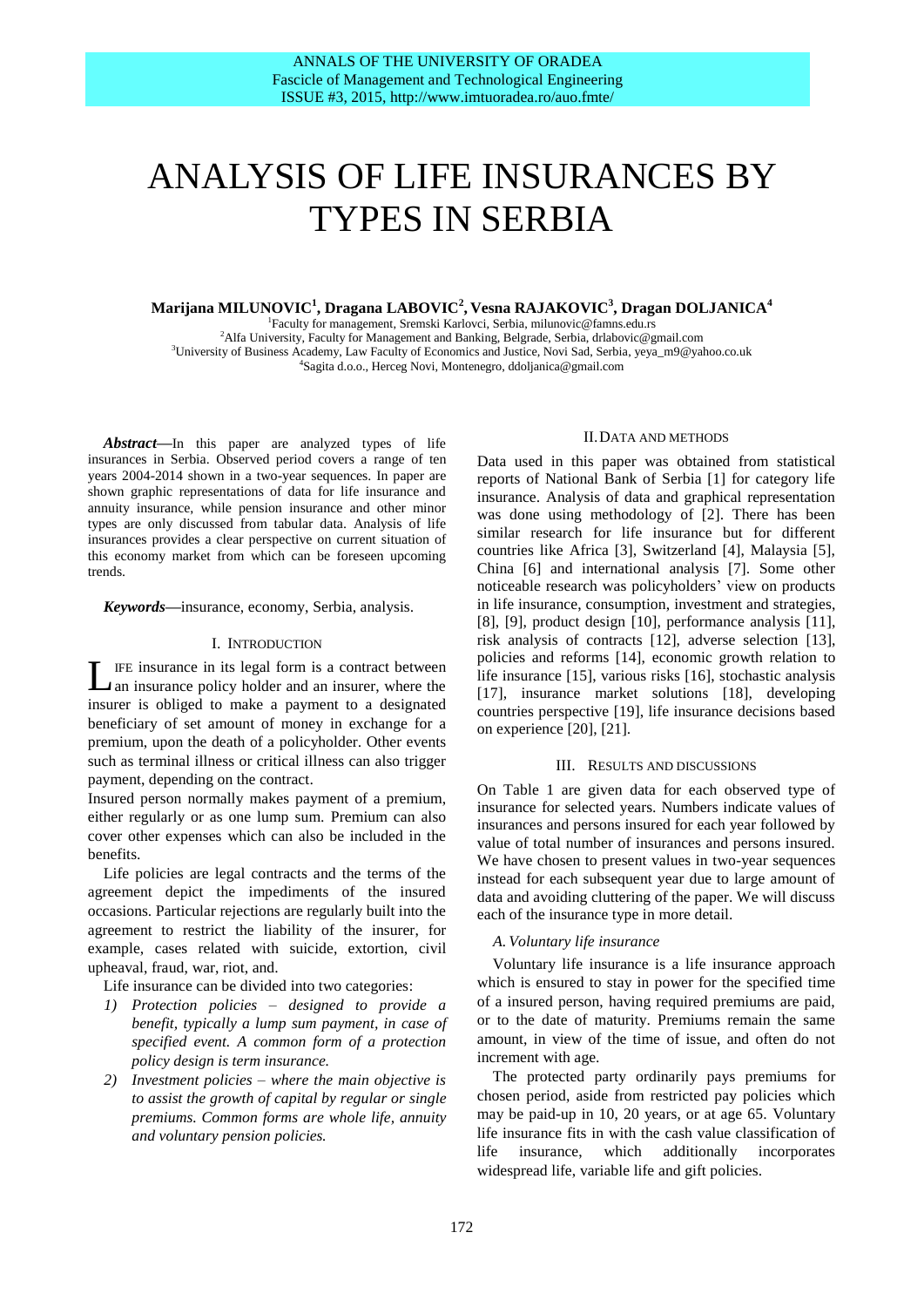# ANNALS OF THE UNIVERSITY OF ORADEA Fascicle of Management and Technological Engineering ISSUE #3, 2015, http://www.imtuoradea.ro/auo.fmte/

| TYPES OF INSURANCE AND NUMBER OF INSURED BY YEAR |           |        |          |        |          |          |        |          |          |          |          |        |          |
|--------------------------------------------------|-----------|--------|----------|--------|----------|----------|--------|----------|----------|----------|----------|--------|----------|
| <b>Insurance type</b>                            | No. of    | 2005   |          |        | 2008     |          |        | 2011     |          |          | 2014     |        |          |
|                                                  |           | NI     | DoI      | Total  | NI       | DoI      | Total  | NI       | DoI      | Total    | NI       | DoI    | Total    |
| <b>Life insurance</b>                            | Insurance | 44185  | 27358    | 119302 | 76195    | 41473    | 231990 | 103517   | 63700    | 336575   | 199466   | 156686 | 535536   |
|                                                  | Insured   | 172792 | 173575   | 237836 | 217562   | 173519   | 388991 | 106717   | 72547    | 364469   | 203328   | 167296 | 554987   |
| <b>Annuity insurance</b>                         | Insurance | 3883   | 415      | 5801   | 3884     | 1239     | 13216  | 1255     | 1222     | 13336    | 1434     | 1390   | 13368    |
|                                                  | Insured   | 3883   | 415      | 5801   | 3884     | 1239     | 13216  | 1255     | 1222     | 13336    | 1434     | 1390   | 13368    |
| <b>Pension insurance</b>                         | Insurance | 2275   | 209      | 4567   | $\Omega$ |          |        | $\Omega$ | $\Omega$ | $\Omega$ |          |        | $\Omega$ |
|                                                  | Insured   | 61656  | 848      | 99109  | $\Omega$ | $\Omega$ |        | $\Omega$ | $\Omega$ | $\Omega$ | $\Omega$ | 0      | $\Omega$ |
| <b>Other</b>                                     | Insurance |        |          |        |          |          |        |          | $\Omega$ |          |          |        |          |
|                                                  | Insured   | 157    | $\Omega$ | 157    | 62       | 793      | 62     | 10741    | 38       | 10768    | 34199    | 15090  | 59760    |

TABLE I

NI - New Insurance/Insured, DoI - Discontinuance of Insurance

Voluntary life insurance can appear to be attractive because it covers a selected periods of time, while on the downside it has high premiums. On fig. 1a and fig 1b is given representation of number of insurances and persons insured for each of the observed years.

Number of new insurances was lowest in 2011 with value of 44185, and we can clearly see an increasing trend in the years to follow being highest in 2014 with a value of 199466. Discontinuance of insurance exhibited same behavior of growth with minimum of 27358 in 2011 and maximum value of 167296 in 2014. Total number of insurance steadily increased during the years reaching 535536 in 2014 which indicates increased market demand for life insurance.

As for number of persons insured we have a somewhat different situation. Highest number was recorded in 2008 with value of 217562, lowest was in 2011 with a value of 106717, while other year maintained similar levels of almost 200000 persons insured. Insurance discontinuance for insured persons also remained on similar level except for 2011 when minimum was 72547. Total number of insured persons was once again highest in 2014 and lowest in 2005 with values of 554987 and 172792 correspondingly.

## *B. Life annuity insurance*

Life annuity insurance is a sequence of installments at fixed intervals, paid while the safeguarded individual is alive. A life annuity is an insurance item commonly sold or issued by life insurance organizations. Life annuities may be sold in return for the prompt installment of a single amount (single-installment annuity) or a sequence of installments (adaptable installment annuity), before the beginning of the annuity.

The installment sequence from the guarantor to the annuitant has an unclear duration based upon the date of death of the annuitant. The agreement will end and the rest of the assets aggregated are relinquished unless there are different annuitants or recipients in the agreement. Along these lines a life annuity is a type of life span insurance, where the instability of a singular's lifespan is exchanged from the person to the insurer, which diminishes its own particular vulnerability by pooling numerous customers. Annuities can be obtained to give an income during retirement, or start from an organized settlement of an individual harm claim.

On fig. 2a and fig 2b is given representation of number of insurances and persons insured for each of the observed years.



Fig. 1a. Graphical representation of number of insurances for voluntary life insurance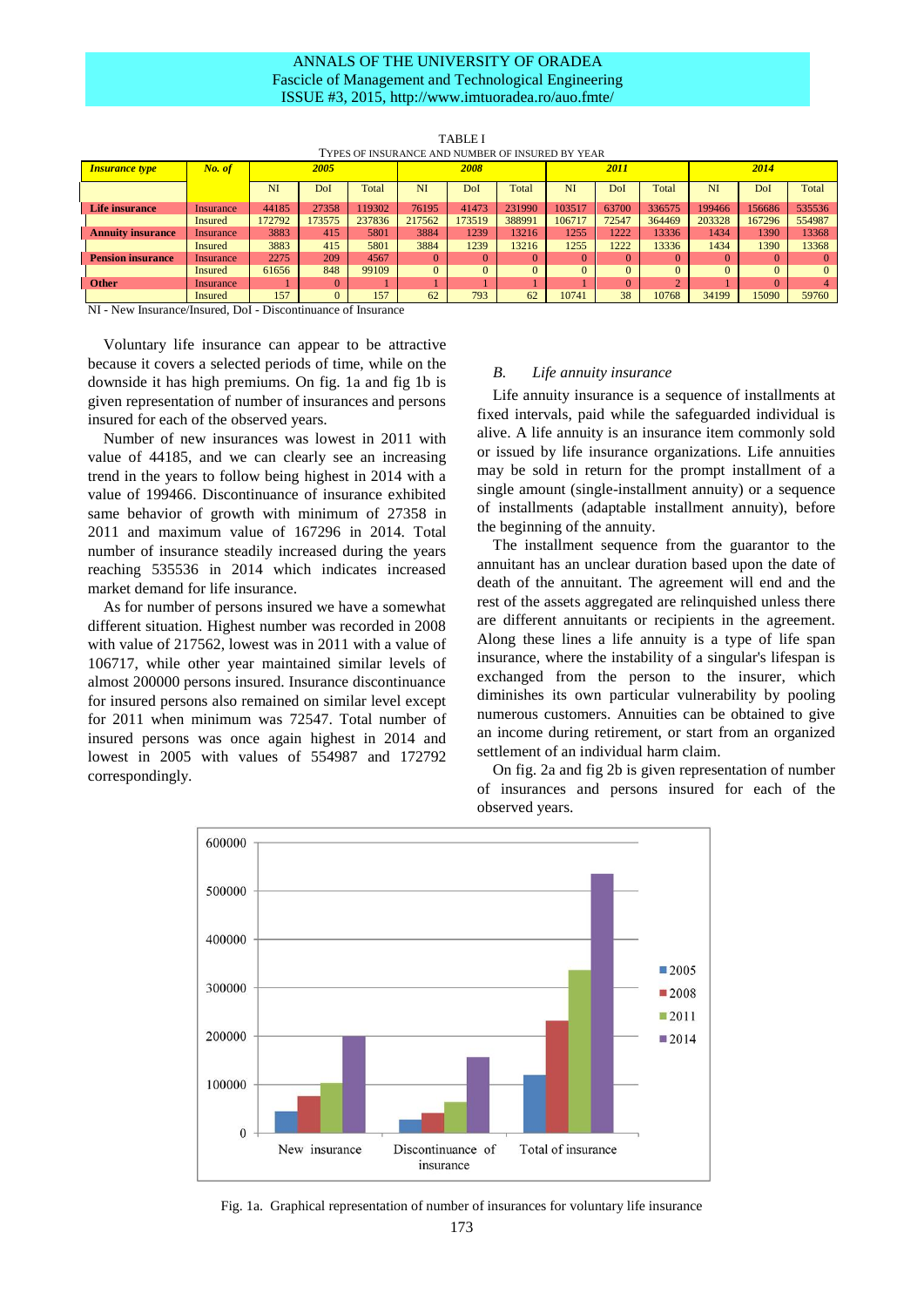# ANNALS OF THE UNIVERSITY OF ORADEA Fascicle of Management and Technological Engineering ISSUE #3, 2015, http://www.imtuoradea.ro/auo.fmte/



Fig. 1b. Graphical representation of number of persons insured for voluntary life insurance



Fig. 2a. Graphical representation of number of insurances for annuity insurance



Fig. 2b. Graphical representation of number of persons insured for annuity insurance